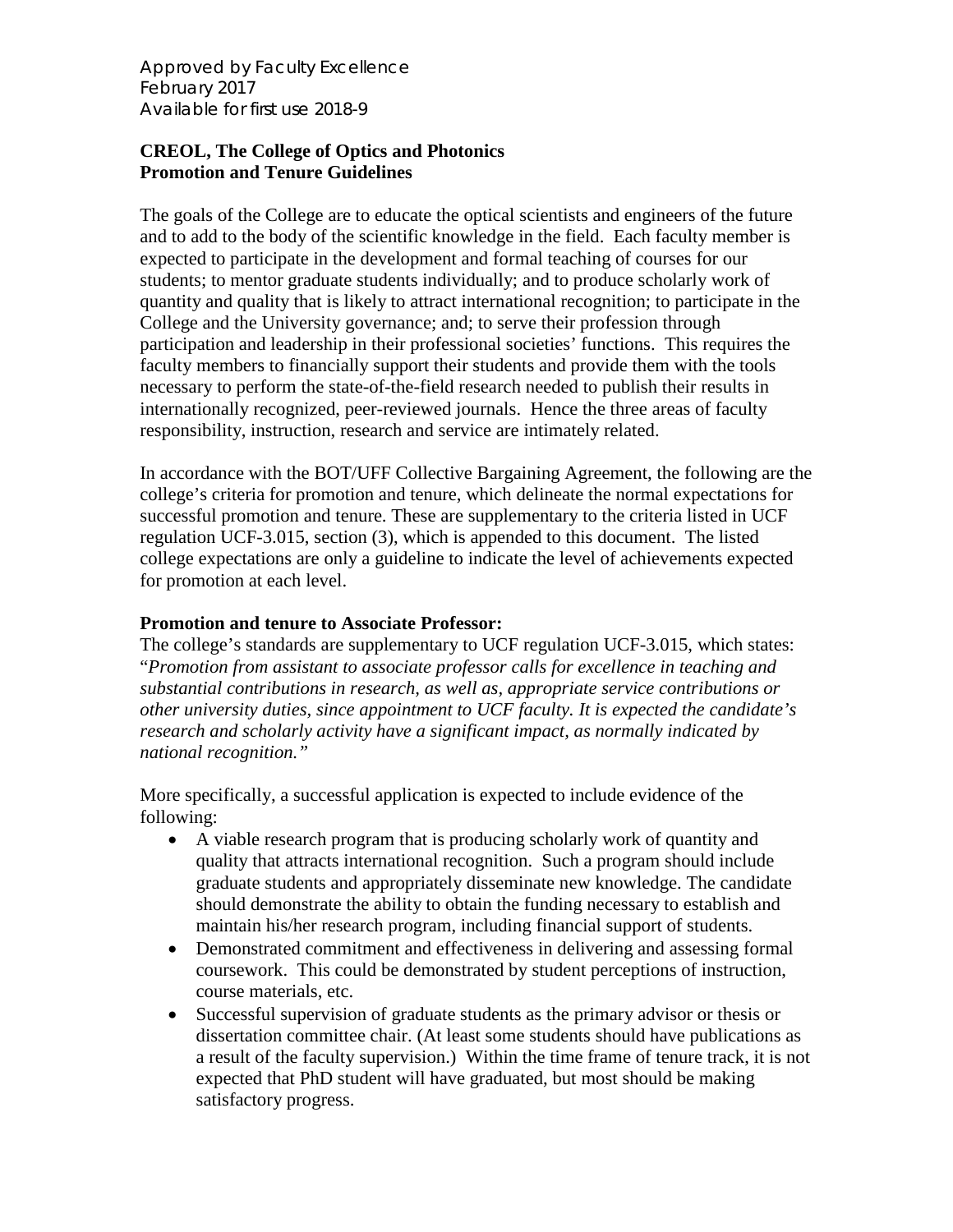- Active role in participation in governance of college or university.
- Active participation in the optics and photonics profession (e.g. journal reviewer, membership of conference committees, etc.)
- Demonstrated upward trend in the level of research productivity that is likely to continue to grow for the foreseeable future. This could be demonstrated by refereed journal publications, conference papers, patents, proposals for external funding, receipt of external funding, or other examples of scholarship.

## **Promotion to Full Professor:**

Normally, a faculty member will spend at least 5 years at the rank of Associate Professor before being considered for promotion to full professor.

The college's standards are supplementary to UCF regulation UCF-3.015, which states: *"Promotion to professor is awarded on the basis of superior and sustained achievement at the national and/or international level with the promise of continued contribution and not on the basis of longevity. The rank of professor reflects not only an individual's contributions within the institution, but also denotes a reputation as a leading scholar and researcher among one's academic peers on a national and/or international level. Substantial contributions of a continuing nature in each of the areas evaluated, beyond that expected of an associate professor, are necessary components for the achievement of the rank of professor."*

Promotion to full professor will be judged on the basis of demonstrated overall growth in the candidate's combined teaching, research and service activities while at the rank of Associate professor. Moreover, trends should indicate a strong likelihood of similar or increased level of productivity for the foreseeable future.

More specifically, a successful application is expected to include evidence of the following:

- A sustained record of excellence in research, indicating major contributions to the field or fields of research, with significant scholarly works and recognized leadership in a specific research area.
- International recognition of scholarly activity. Examples of this could include (but are not limited to): Numerous invited papers at international conferences and papers with a high number of citations relative to the field, rank of fellow of national or international professional society.
- Continuous track record of successful supervision and financial support of multiple graduate students. (Students should have publications as a result of the faculty supervision.)
- Sustained commitment and effectiveness in design, delivery and assessment of formal coursework.
- Leadership role in participation in governance of the college/university and/or a leadership role in the optics, photonics profession (e.g. conference chair, member